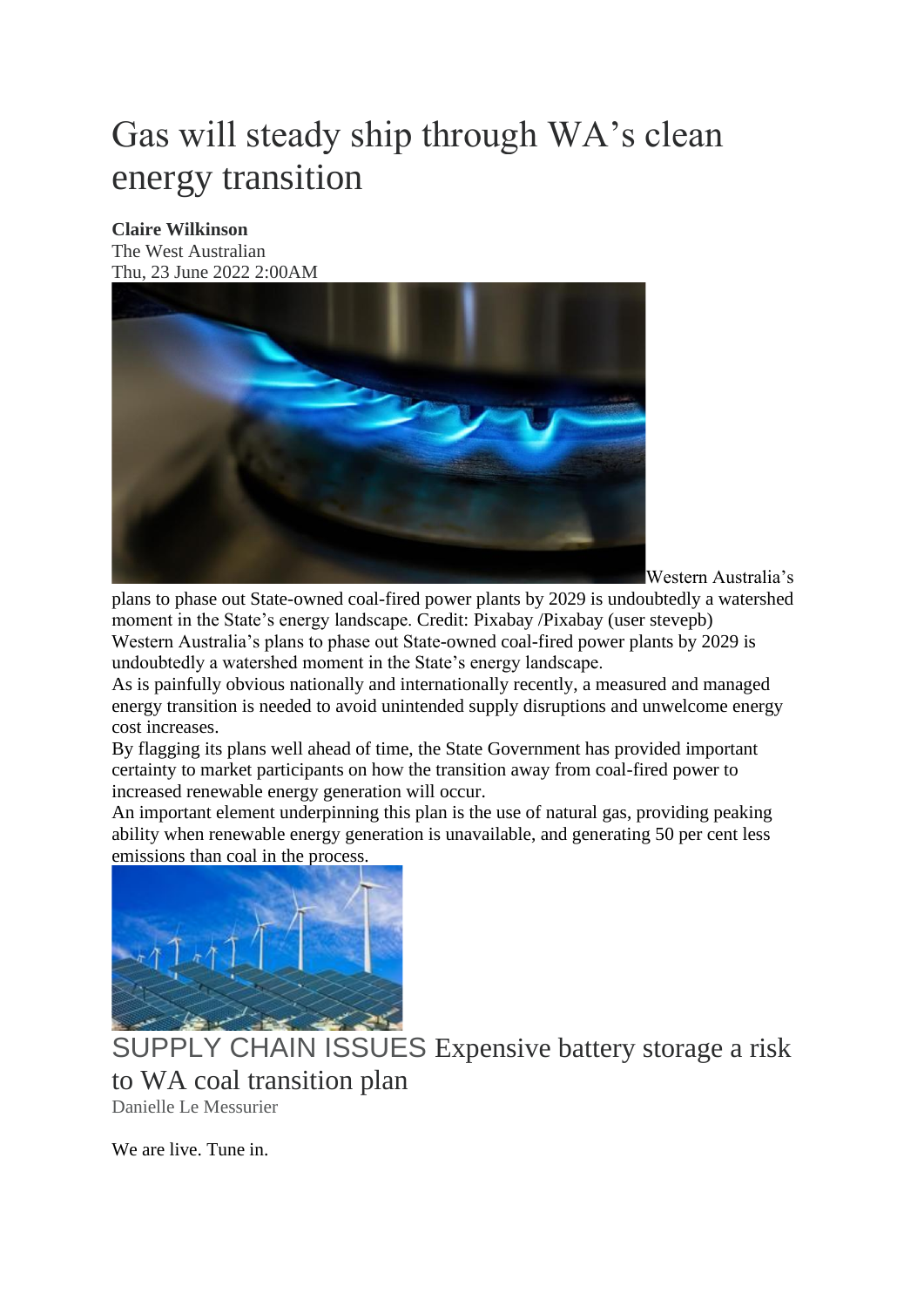Even before the announcement last week, the Australian Energy Market Operator acknowledged the need for increased gas to support the South West Interconnected System as coal-fired power is retired.

In its 2021 WA Gas Statement of Opportunities report, it said gas power generation was forecast to "grow by 14 TJ/day, from 129 TJ/day in 2022 to 143 TJ/day in 2031, as renewables only partly replace coal plant retirements".

Luckily for WA, our state is blessed by significant natural gas resources, both from offshore and onshore fields. For decades gas has done the heavy lifting to meet our State's energy needs.

Besides providing energy to homes and businesses, natural gas also provides reliable energy to critical sectors of our economy such as mining and minerals processing.

*Whatever happens, we need to ensure that West Australians and the businesses and industries that underpin our economy can continue to have access to reliable and affordable energy.* It means despite our smaller population WA consumes nearly as much natural gas as

Queensland, NSW and Victoria put together according to the Australian Government's 2021 Australian Energy Update.

It also means that our supply of reliable and affordable energy has enabled the mining sector to prosper and in the process, employ thousands of people and contribute significant royalties to the State to spend on services such as health and education.

Gas's ongoing role in WA's energy mix also means increased focus on emissions reduction of our facilities and assets and investment and focus on decarbonisation opportunities. The gas industry is committed to playing its role to meet the target of net zero emissions by

2050. To make the biggest impact will require technology such as carbon capture and storage to be deployed more widely (a trend that's happening around the world) and research and investment in new ways to produce fuels and energy with lower emissions.



## RENEWABLE TICK[BP's investment shows tide is turning](https://thewest.com.au/business/energy/bps-investment-shows-tide-is-turning-on-hydrogen-woodmac-c-7189053)  [on hydrogen: WoodMac](https://thewest.com.au/business/energy/bps-investment-shows-tide-is-turning-on-hydrogen-woodmac-c-7189053)

[Stuart McKinnon](https://thewest.com.au/business/energy/bps-investment-shows-tide-is-turning-on-hydrogen-woodmac-c-7189053)

Many companies that have long been leaders in the exploration and production of natural gas are turning their focus to emission reduction technologies, including the development of hydrogen.

It's a natural fit in many ways, with hydrogen and natural gas requiring many of the same skills in terms of use of technology, transport, marketing and management of complex, integrated projects.

Several companies have announced feasibility studies and plans for hydrogen projects, the most recent being BP's announcement earlier this month to take a 40.5 per cent stake in the massive Asian Renewable Energy Hub project in the Pilbara.

Once operational, the AREH will integrate solar and onshore wind power to generate 26GW of power, some of which will be supplied to local consumers as well as used to produce about